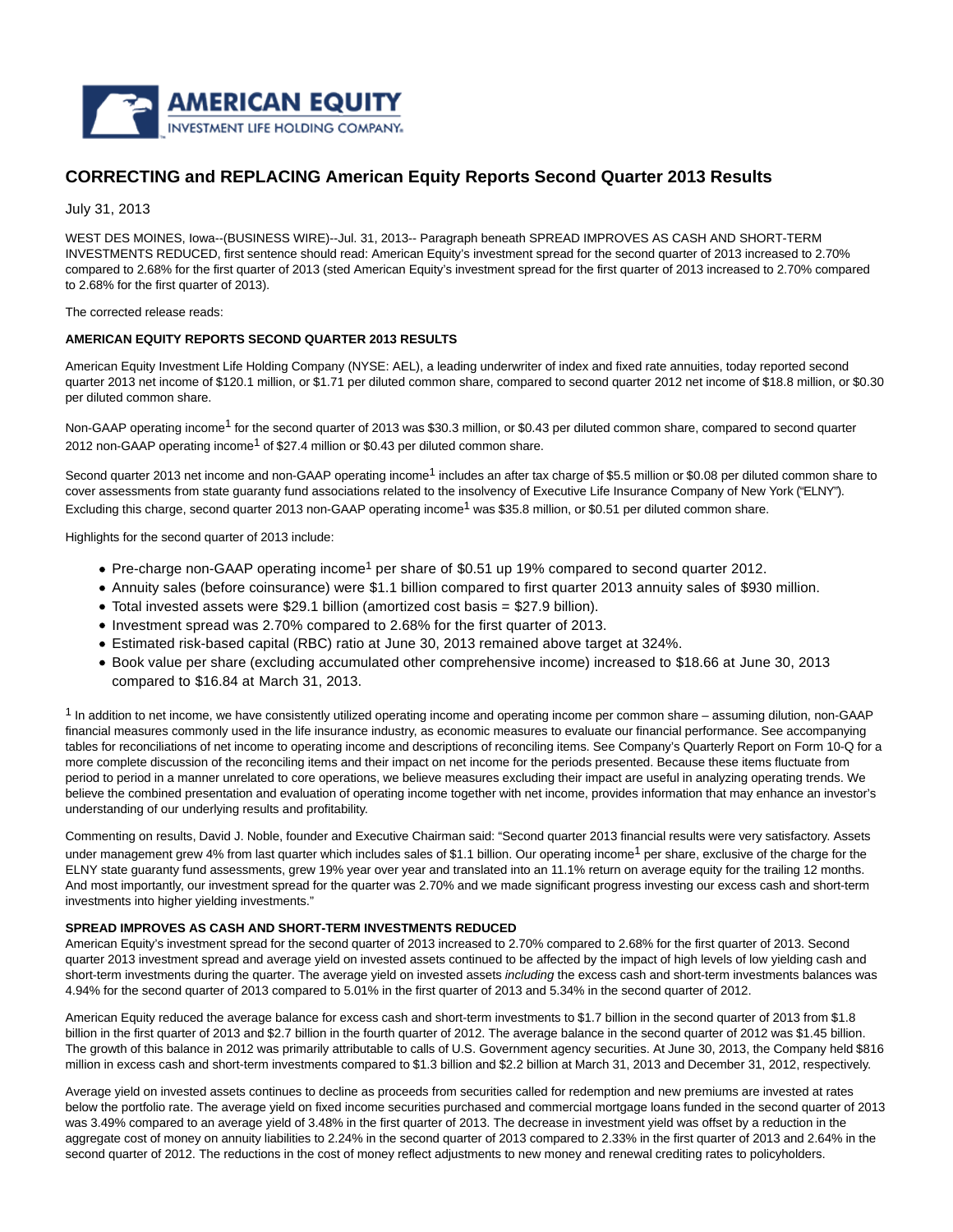John M. Matovina, Chief Executive Officer and President commented: "We continue to believe that restoring our investment spread to the 3.00% target is a realistic and achievable objective. Because we made more progress in reducing the excess cash and short-term investments balance during the second quarter than we had previously expected, we now expect to be in a fully invested position by the end of the third quarter of 2013. At current rates and market conditions, our call exposure for the remainder of 2013 is \$500 million of agency bonds that are callable in October. These bonds were purchased at a premium to par with yields of 0.72% - 0.77% through their expected initial call dates in July 2013. The securities were not called in July and now yield 3.75%. However, they are callable quarterly and a modest decline in interest rates from current levels could result in the calls being exercised on their next call dates in October."

Matovina concluded, "Even as the income side of our spread measurement improves, we maintain flexibility to reduce our cost of money through adjustments to fixed crediting rates, caps and participation rates. We expect further declines in our cost of money from rate adjustments already implemented and will be making further renewal rate adjustments in 2013 and 2014. We have room to reduce our cost of money by another 60 bps before bumping up against minimum guaranteed rates."

## **OUTLOOK**

Commenting on the outlook for American Equity, David Noble said: "American Equity has always prided itself on being a growth company, and the results this quarter confirm our commitment to grow. Operating income<sup>1</sup> per share—adjusted for the ELNY guaranty fund assessment charge—grew 19% over the year-ago quarter, and has increased sequentially for the last three quarters. Our assets under management are up 14% in the last twelve months and we are optimistic our sales momentum will carry through the balance of the year.

Noble continued, "We delivered this growth while conservatively managing our risks and financial profile, sustaining a double-digit operating return on average equity, and maintaining a cushion to our targeted RBC ratio. American Equity is well positioned to capitalize on the growing demand for guaranteed retirement savings and income products and expect our invested assets and earnings to continue to grow in the periods ahead."

#### **LIABILITY MANAGEMENT**

On July 17, 2013, the Company issued \$400 million aggregate principal amount of its 6.625% Senior Notes due 2021 (the "Notes"). The Company used \$15 million of the net proceeds from the Notes issuance to repay the entire amount outstanding under the Company's revolving credit facility and intends to use the remaining net proceeds to pay the cash consideration required to purchase the Company's outstanding convertible note issues pursuant to exchange offers the Company anticipates making to the holders of the convertible notes in the near future.

On March 25, 2013, notice of mandatory redemption was issued for the Company's 5.25% Contingent Convertible Senior Notes Due 2024. Approximately \$25.8 million principal amount or 91% of the convertible notes exercised their conversion rights prior to the April 30, 2013 mandatory redemption date. The holders of these notes received the principal amount of their notes in cash and 216,729 shares of American Equity common stock for the conversion premium. The balance of the convertible notes (\$2.45 million principal amount) was redeemed for cash of \$2.5 million (includes accrued interest of \$0.05 million).

# **CAUTION REGARDING FORWARD-LOOKING STATEMENTS**

This press release contains forward-looking statements within the meaning of The Private Securities Litigation Reform Act of 1995. Forward-looking statements relate to future operations, strategies, financial results or other developments, and are subject to assumptions, risks and uncertainties. Statements such as "guidance", "expect", "anticipate", "believe", "goal", "objective", "target", "may", "should", "estimate", "projects" or similar words as well as specific projections of future results qualify as forward-looking statements. Factors that may cause our actual results to differ materially from those contemplated by these forward looking statements can be found in the company's Form 10-K filed with the Securities and Exchange Commission. Forward-looking statements speak only as of the date the statement was made and the company undertakes no obligation to update such forward-looking statements. There can be no assurance that other factors not currently anticipated by the company will not materially and adversely affect our results of operations. Investors are cautioned not to place undue reliance on any forward-looking statements made by us or on our behalf.

## **CONFERENCE CALL**

American Equity will hold a conference call to discuss second quarter 2013 earnings on Thursday, August 1, 2013, at 10:00 a.m. CDT. The conference call will be webcast live on the Internet. Investors and interested parties who wish to listen to the call on the Internet may do so at [www.american](http://cts.businesswire.com/ct/CT?id=smartlink&url=http%3A%2F%2Fwww.american-equity.com&esheet=50682135&newsitemid=20130731006604&lan=en-US&anchor=www.american-equity.com&index=1&md5=1fcbcc1f96557c5c1a8d7cbb64191272)equity.com.

The call may also be accessed by telephone at 866-515-2915, passcode 44827480 (international callers, please dial 617-399-5129). An audio replay will be available via telephone through August 22, 2013 at 1-888-286-8010, passcode 66406844 (international callers will need to dial 617-801-6888).

#### **ABOUT AMERICAN EQUITY**

American Equity Investment Life Holding Company, through its wholly-owned operating subsidiaries, is a full service underwriter of fixed annuity and life insurance products, with a primary emphasis on the sale of index and fixed rate annuities. American Equity Investment Life Holding Company, a New York Stock Exchange Listed company (NYSE: AEL), is headquartered in West Des Moines, Iowa. For more information, please visit [www.american-equity.com.](http://cts.businesswire.com/ct/CT?id=smartlink&url=http%3A%2F%2Fwww.american-equity.com&esheet=50682135&newsitemid=20130731006604&lan=en-US&anchor=www.american-equity.com&index=2&md5=b82353e8a7ef5bc6769693fb2db003d1)

**American Equity Investment Life Holding Company**

**Consolidated Statements of Operations (Unaudited)**

| <b>Three Months Ended</b> |      | <b>Six Months Ended</b> |      |  |
|---------------------------|------|-------------------------|------|--|
| <b>June 30,</b>           |      | <b>June 30.</b>         |      |  |
| 2013                      | 2012 | 2013                    | 2012 |  |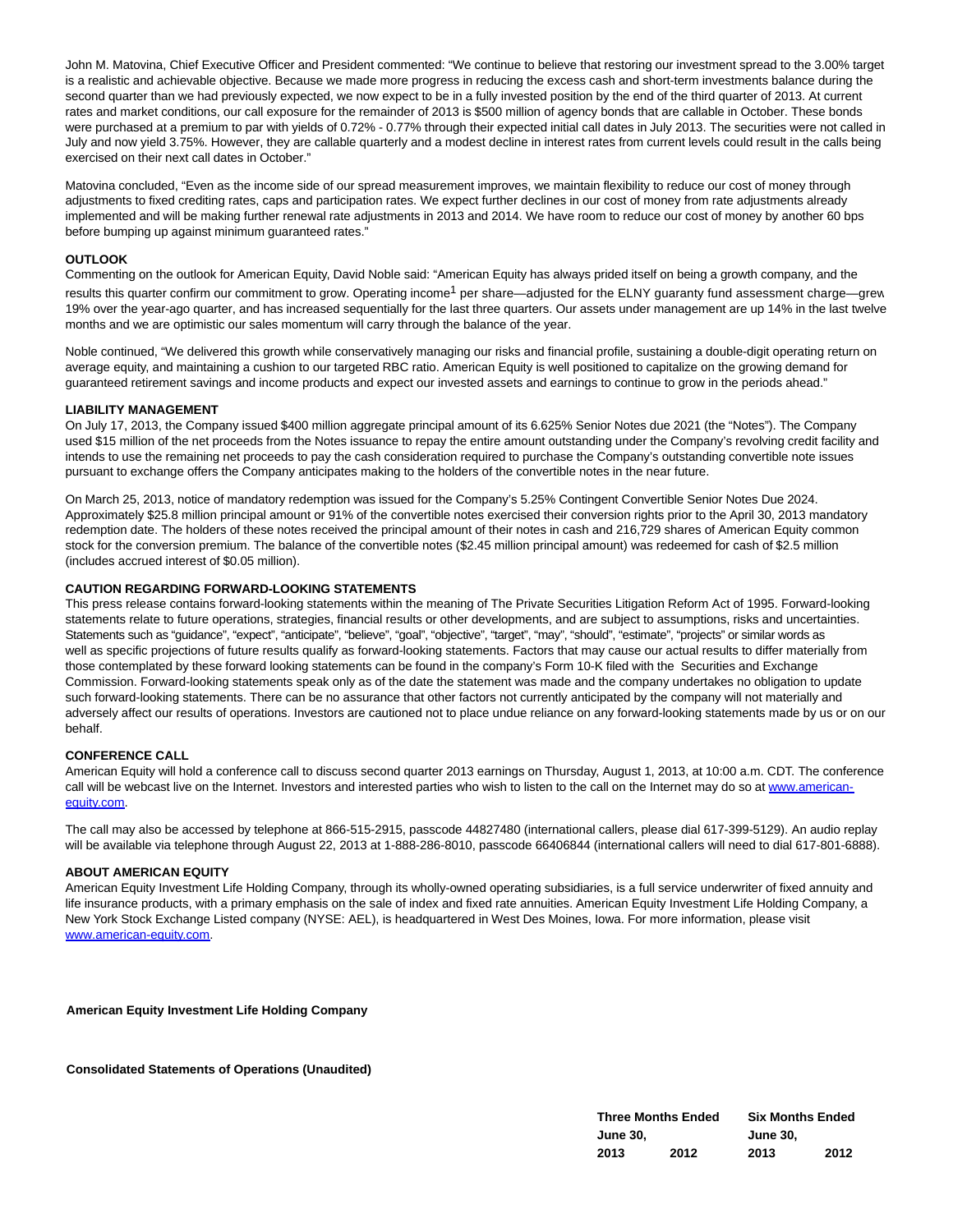| Revenues:                                                                                                |            |                    |           |          |
|----------------------------------------------------------------------------------------------------------|------------|--------------------|-----------|----------|
| Traditional life insurance premiums                                                                      | \$2,913    | \$3,248            | \$5,611   | \$6,470  |
| Annuity product charges                                                                                  | 23,511     | 21,908             | 44,992    | 41,301   |
| Net investment income                                                                                    | 336,143    | 320,259            | 665,833   | 647,169  |
| Change in fair value of derivatives                                                                      | 64,040     | (150, 847)         | 438,002   | 108,314  |
| Net realized gains (losses) on investments, excluding other than temporary impairment<br>("OTTI") losses | 15,689     | (611)<br>$\lambda$ | 26,274    | (6,687)  |
| OTTI losses on investments:                                                                              |            |                    |           |          |
| <b>Total OTTI losses</b>                                                                                 | (2,775)    | (375)              | (4,964)   | (2, 156) |
| Portion of OTTI losses recognized from other comprehensive income                                        |            | (603)<br>$\lambda$ | (1,048)   | (1,703)  |
| Net OTTI losses recognized in operations                                                                 | (2,775)    | (978)<br>$\lambda$ | (6,012)   | (3,859)  |
| Loss on extinguishment of debt                                                                           | (589       |                    | (589      |          |
| <b>Total revenues</b>                                                                                    | 438,932    | 192,979            | 1,174,111 | 792,708  |
| <b>Benefits and expenses:</b>                                                                            |            |                    |           |          |
| Insurance policy benefits and change in future policy benefits                                           | 2,106      | 2,250              | 3,841     | 4,367    |
| Interest sensitive and index product benefits                                                            | 336,025    | 142,733            | 561,834   | 281,856  |
| Amortization of deferred sales inducements                                                               | 120,536    | 25,940             | 149,367   | 42,650   |
| Change in fair value of embedded derivatives                                                             | (408, 409) | (80,989)           | (45, 137) | 278,077  |
| Interest expense on notes payable                                                                        | 6,780      | 7,072              | 14,028    | 14,067   |
| Interest expense on subordinated debentures                                                              | 3,018      | 3,563              | 6,027     | 7,149    |
| Amortization of deferred policy acquisition costs                                                        | 169,270    | 44,848             | 215,500   | 79,132   |
| Other operating costs and expenses                                                                       | 24,851     | 18,902             | 44,371    | 40,615   |
| Total benefits and expenses                                                                              | 254,177    | 164,319            | 949,831   | 747,913  |
| Income before income taxes                                                                               | 184,755    | 28,660             | 224,280   | 44,795   |
| Income tax expense                                                                                       | 64,642     | 9,901              | 78,136    | 15,565   |
| Net income                                                                                               | \$120,113  | \$18,759           | \$146,144 | \$29,230 |
| Earnings per common share                                                                                | \$1.87     | \$0.31             | \$2.29    | \$0.49   |
| Earnings per common share - assuming dilution                                                            | \$1.71     | \$0.30             | \$2.09    | \$0.46   |
| Weighted average common shares outstanding (in thousands):                                               |            |                    |           |          |
| Earnings per common share                                                                                | 64,254     | 59,943             | 63,787    | 59,822   |
| Earnings per common share - assuming dilution                                                            | 70,382     | 64,254             | 69,882    | 64,230   |

**(Dollars in thousands, except per share data)**

## **American Equity Investment Life Holding Company**

# **NON-GAAP FINANCIAL MEASURES**

In addition to net income (loss), we have consistently utilized operating income and operating income per common share - assuming dilution, non-GAAP financial measures commonly used in the life insurance industry, as economic measures to evaluate our financial performance. Operating income equals net income adjusted to eliminate the impact of net realized gains and losses on investments including net OTTI losses recognized in operations, fair value changes in derivatives and embedded derivatives, loss on extinguishment of debt and changes in litigation reserves. Because these items fluctuate from quarter to quarter in a manner unrelated to core operations, we believe measures excluding their impact are useful in analyzing operating trends. We believe the combined presentation and evaluation of operating income together with net income provides information that may enhance an investor's understanding of our underlying results and profitability.

## **Reconciliation from Net Income to Operating Income (Unaudited)**

|            |                 | <b>Three Months Ended</b> |                                               | <b>Six Months Ended</b> |  |
|------------|-----------------|---------------------------|-----------------------------------------------|-------------------------|--|
|            | <b>June 30.</b> |                           | <b>June 30.</b>                               |                         |  |
|            | 2013            | 2012                      | 2013                                          | 2012                    |  |
|            |                 |                           | (Dollars in thousands, except per share data) |                         |  |
| Net income |                 |                           | \$120,113 \$18,759 \$146,144                  | \$29.230                |  |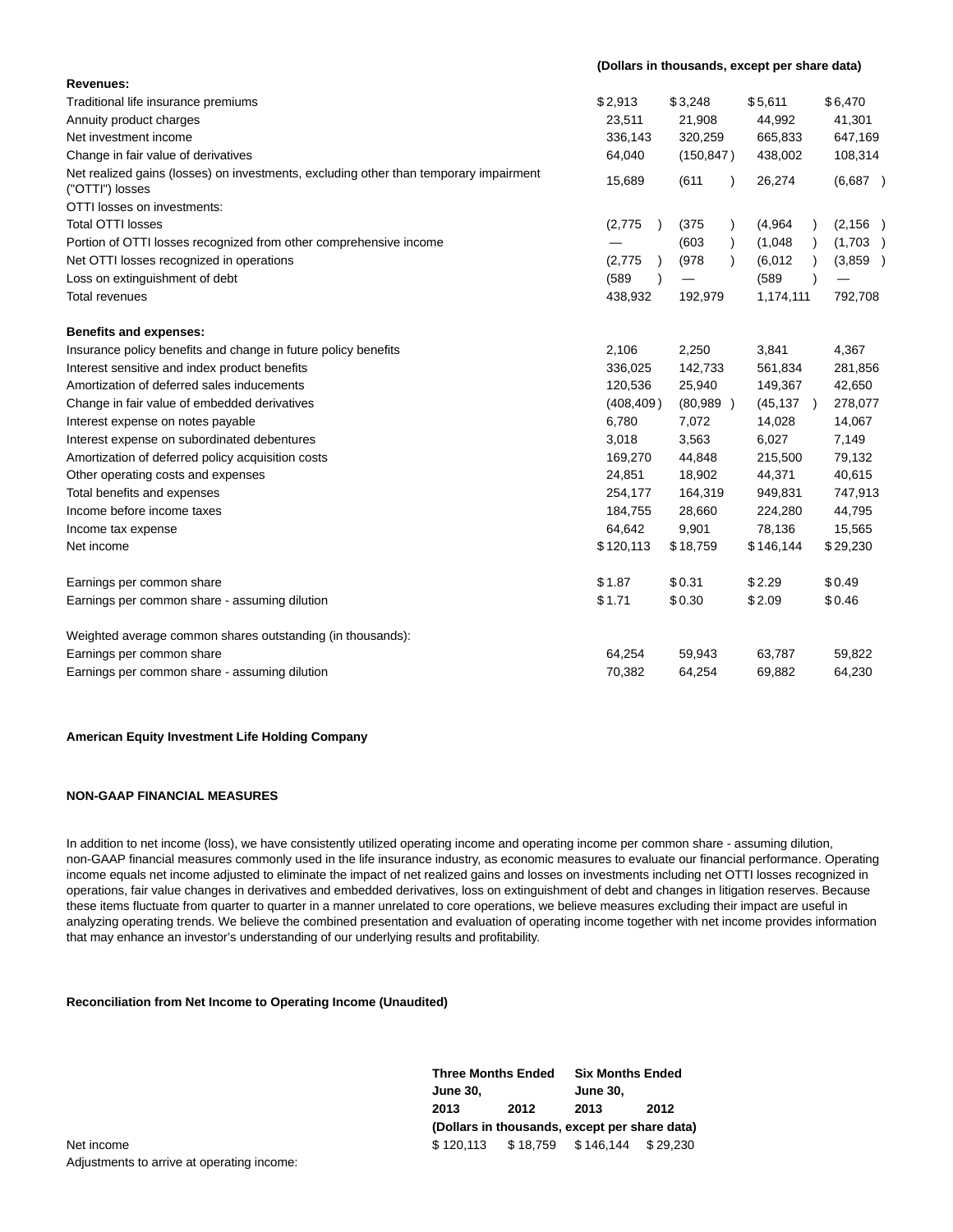| Net realized investment (gains) losses, including OTTI (a)       | (3.574    | 861      | (6,378)   | 4.408    |
|------------------------------------------------------------------|-----------|----------|-----------|----------|
| Change in fair value of derivatives and embedded derivatives (a) | (84, 653) | 7,736    | (74, 416) | 23,478   |
| Litigation reserve (a)                                           | (1,969)   |          | (1,969)   |          |
| Extinguishment of debt                                           | 345       |          | 345       |          |
| Operating income (a non-GAAP financial measure)                  | \$30,262  | \$27,356 | \$63,726  | \$57,116 |
| Per common share - assuming dilution:                            |           |          |           |          |
| Net income                                                       | \$1.71    | \$0.30   | \$2.09    | \$0.46   |
| Adjustments to arrive at operating income:                       |           |          |           |          |
| Net realized investment (gains) losses, including OTTI           | (0.05)    | 0.01     | (0.09)    | 0.07     |
| Change in fair value of derivatives and embedded derivatives     | (1.20)    | 0.12     | (1.06)    | 0.37     |
| Litigation reserve                                               | (0.03)    |          | (0.03)    |          |
| Extinguishment of debt                                           |           |          |           |          |
| Operating income (a non-GAAP financial measure)                  | \$0.43    | \$0.43   | \$0.91    | \$0.90   |

(a) Adjustments to net income to arrive at operating income are presented net of related adjustments to amortization of deferred sales inducements<br>(DSI) and deferred policy acquisition costs (DAC) and not of income taxes (DSI) and deferred policy acquisition costs (DAC) and net of income taxes.

## **American Equity Investment Life Holding Company**

## **NON-GAAP FINANCIAL MEASURES**

## **Average Stockholders' Equity and Return on Average Equity**

Return on equity measures how efficiently we generate profits from the resources provided by our net assets. Return on equity is calculated by dividing net income and operating income for the trailing twelve months by average equity excluding average accumulated other comprehensive income ("AOCI").

|                                                        | <b>Twelve Months</b><br>Ended<br>June 30, 2013<br>(Dollars in<br>thousands) |   |  |
|--------------------------------------------------------|-----------------------------------------------------------------------------|---|--|
| Average Stockholders' Equity 1                         |                                                                             |   |  |
| Average equity including average AOCI                  | \$1,509,864                                                                 |   |  |
| Average AOCI                                           | (412,076)                                                                   |   |  |
| Average equity excluding average AOCI                  | \$1,097,788                                                                 |   |  |
| Net income                                             | \$174,712                                                                   |   |  |
| Operating income                                       | 116,797                                                                     |   |  |
| <b>Return on Average Equity Excluding Average AOCI</b> |                                                                             |   |  |
| Net income                                             | 15.91                                                                       | ℅ |  |
| Operating income                                       | 10.64                                                                       | ℅ |  |

1 - simple average based on stockholders' equity at beginning and end of the twelve month period.

Source: American Equity Investment Life Holding Company

**American Equity Investment Life Holding Company** John M. Matovina, 515-457-1813 Chief Executive Officer [jmatovina@american-equity.com](mailto:jmatovina@american-equity.com) or Ted M. Johnson, 515-457-1980 Chief Financial Officer [tjohnson@american-equity.com](mailto:tjohnson@american-equity.com) or